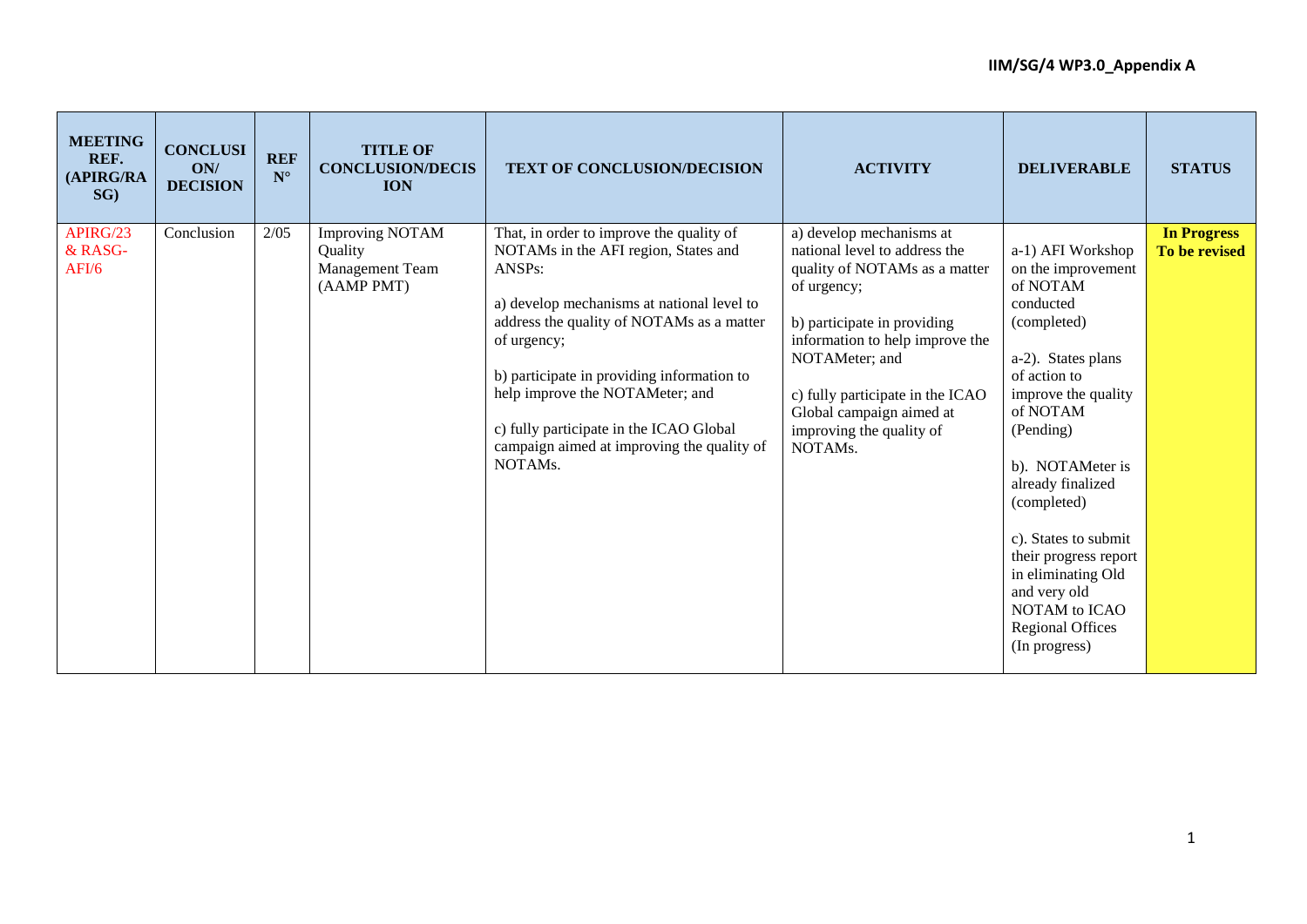| <b>MEETING</b><br>REF.<br>(APIRG/RA<br>$SG$ ) | <b>CONCLUSI</b><br>ON/<br><b>DECISION</b> | <b>REF</b><br>$N^{\circ}$ | <b>TITLE OF</b><br><b>CONCLUSION/DECIS</b><br><b>ION</b> | <b>TEXT OF CONCLUSION/DECISION</b>                   | <b>ACTIVITY</b>                                                   | <b>DELIVERABLE</b>                   | <b>STATUS</b>      |
|-----------------------------------------------|-------------------------------------------|---------------------------|----------------------------------------------------------|------------------------------------------------------|-------------------------------------------------------------------|--------------------------------------|--------------------|
| APIRG/23                                      | Conclusion                                | 23/23                     | Coordination and                                         | That, for the successful implementation of           | (a) the Secretariat provides the                                  | (a) Review of the                    | <b>In Progress</b> |
|                                               |                                           |                           | guidance on the                                          | the activities of the "AIM Go-Team for the           | project with guidance on the                                      | AIM RBIS Project                     | To be revised      |
|                                               |                                           |                           | implementation of AIM                                    | AFI Region":                                         | implementation of the Go-Team                                     | (In progress)                        |                    |
|                                               |                                           |                           | Go-Team activities in                                    | (a) the Secretariat provides the project with        | activities in the AFI States                                      |                                      |                    |
|                                               |                                           |                           | <b>AFI</b> States                                        | guidance on the implementation of the Go-            |                                                                   | (b) SL circulating                   |                    |
|                                               |                                           |                           |                                                          | Team activities in the AFI States and                | (b) the Secretariat distributes                                   | the questionnaire                    |                    |
|                                               |                                           |                           |                                                          | distributes the updated questionnaire for            | the updated questionnaire                                         | (completed)                          |                    |
|                                               |                                           |                           |                                                          | States to respond not later than 31 March            |                                                                   |                                      |                    |
|                                               |                                           |                           |                                                          | $2021$ ; and                                         | (c) States to respond to the                                      | (c) States response                  |                    |
|                                               |                                           |                           |                                                          |                                                      | questionnaire not later than 31                                   | to the questionnaire                 |                    |
|                                               |                                           |                           |                                                          | (b) States, in consideration of the slow             | March 2021                                                        | (In progress)                        |                    |
|                                               |                                           |                           |                                                          | progress made in the Region's effective              |                                                                   |                                      |                    |
|                                               |                                           |                           |                                                          | implementation of QMS in AIM, undertake              | (d) States to nominate AIM                                        | $(d)$ (e) The focal                  |                    |
|                                               |                                           |                           |                                                          | the necessary action not later than 14               | focal point(s) to the PTC and                                     | point and experts                    |                    |
|                                               |                                           |                           |                                                          | January 2021 to expedite this activity               | copy to the IIM Secretariat                                       | selection will be                    |                    |
|                                               |                                           |                           |                                                          | through:<br>(i) Nominating AIM focal point(s) to the |                                                                   | managed by the<br>course of the RBIS |                    |
|                                               |                                           |                           |                                                          | PTC and copy to the IIM Secretariat; and             | (e) States to provide subject<br>matter experts to participate in |                                      |                    |
|                                               |                                           |                           |                                                          |                                                      | the AIM Go-teams.                                                 |                                      |                    |
|                                               |                                           |                           |                                                          | (ii) Expressing their willingness to                 |                                                                   |                                      |                    |
|                                               |                                           |                           |                                                          | participate in the Regional AIM QMS Go-              |                                                                   |                                      |                    |
|                                               |                                           |                           |                                                          | Teams by providing subject matter experts.           |                                                                   |                                      |                    |